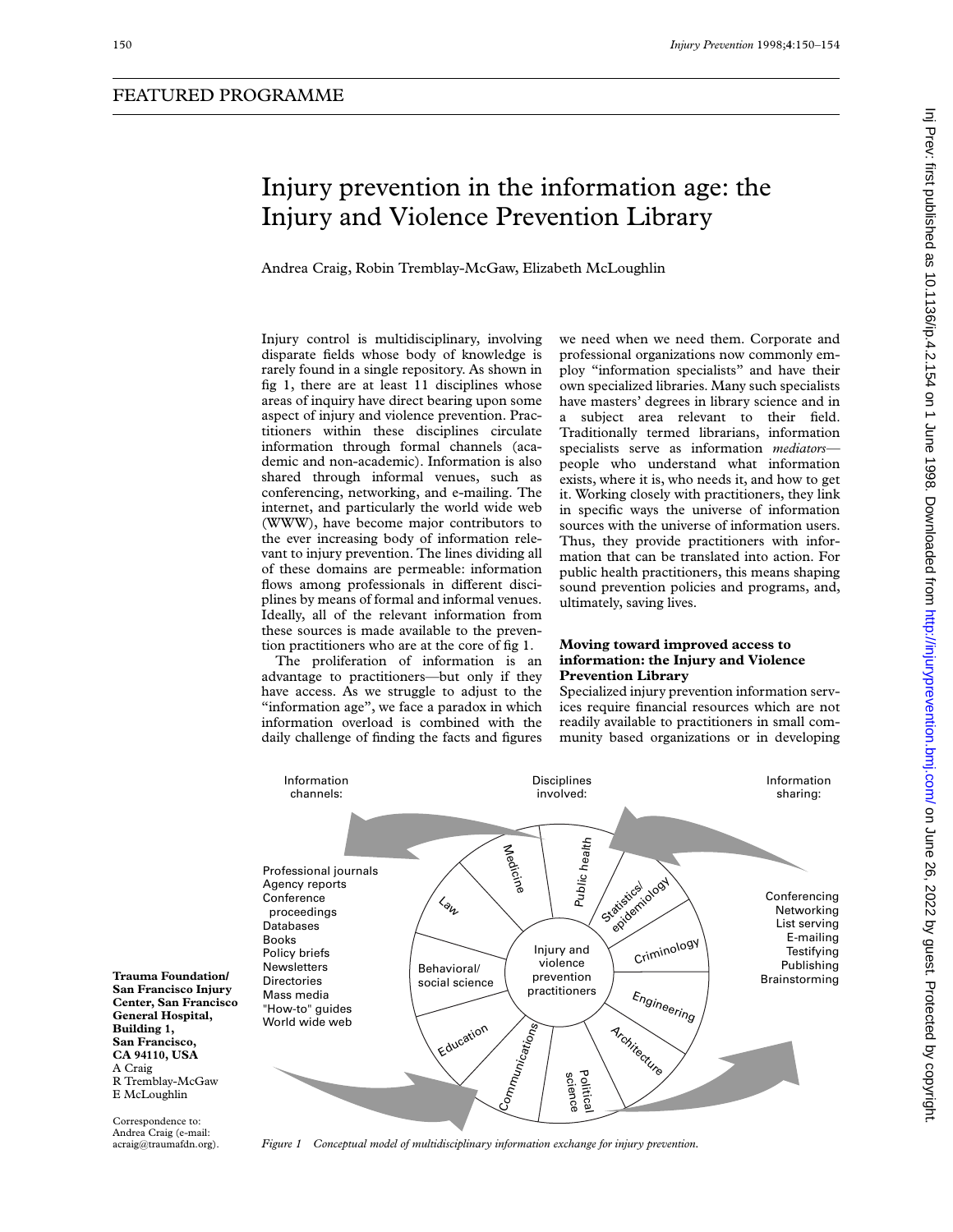countries. To compensate, the injury control field needs accessible information services for those with limited funding.

The Trauma Foundation's Injury and Violence Prevention Library, established in 1986, is one model for improving access to information by injury prevention practitioners. The Trauma Foundation is a tax exempt, non-profit organization committed to reducing injuries and injury deaths by focusing on policy advocacy and development. The library is key to achieving the goals of the Trauma Foundation and practitioners outside the organization. It provides access to information, especially in violence prevention.

The mission of the library is threefold: (1) to collect and store resources about injury and violence prevention; (2) to facilitate the flow of information; and (3) to identify information gaps in the field. The library has a staff of three information specialists with masters degrees in library science, two additional staff working on the development and maintenance of the organization's WWW pages, and several volunteers. Funding sources for the library include public and private monies.

## **Collecting and storing resources about injury and violence prevention**

The first component of the library's mission is to collect, in a central repository, injury and violence prevention literature and data from various sources. Advocates who use public health strategies rely on information residing in a variety of disciplines, journals, books, and databases. Relevant materials include government documents; books, journals, policy updates, bibliographies, morbidity and mortality statistics, data sets and databases from the social and health sciences, the criminal justice and legal fields, engineering and lay literature; and reports and gray<sup>1</sup> literature from non-profit and advocacy organizations.

The library's collection includes approximately 20 000 documents, of which 6500 (the entire violence collection) are searchable in a bibliographic catalog. The classification system is based on a public health approach to injury prevention. In addition, the library has assembled and maintains several computerized databases, including one containing profiles of over 3000 injury and violence prevention programs across the United States that will soon be available on the organization's WWW pages.

# **Facilitating the flow of information**

In contrast with models of information exchange in which information flows in one direction, from source to user, the library resides at the core of a productive synergy. The library primarily serves injury prevention advocates, program planners, researchers, the media, educators, policy makers and, secondarily, the general public. Because of the daily interaction between the Trauma Foundation's library and program staff, the staff are well informed about the information needs in the injury field. As subject specialists, they help

sort out and focus requests from sources outside the Trauma Foundation and are well positioned to help practitioners determine the information they need. Library staff combine subject knowledge with information retrieval skills. This enables them to search many databases using the controlled vocabulary of each to extract relevant information, and they are able to conduct in-house and on-line literature searches specific to all aspects of injury control. They know what material might address a particular request, its relationship to and implications for policy, and the broad categories of information that do not exist. In turn, the library staff's interaction with a broad array of injury prevention practitioners assists the Trauma Foundation's program staff, by broadening the organization's understanding of critical injury issues in the community, in health departments, and in academia. Program staff use the knowledge and insight gleaned through interaction with practitioners to inform policy approaches.

Rapid response is as important as the synergistic flow of information. Thus, in addition to phone and fax, staff use the internet and WWW for rapid information dissemination and communication. They manage two WWW pages, http://www.traumafdn.org and http:// www.pcvp.org, that provide user friendly data and statistics, access to documents, policy updates, funding information, profiles of those working in the field, and links to related WWW sites. Library staff sift through and evaluate the voluminous (and sometimes inaccurate) material available on the WWW, identifying sites that provide *valuable and valid* information. In addition, the staff manage and participate in several closed electronic mailing lists on violence prevention.

## **Identifying information gaps**

The third component of the library's mission is to identify information gaps in the field. What we don't know is often as important as what we do know. Library staff monitor the information flow, and know when and often why information does not exist. For example, "how many adolescent date rapes involve alcohol?" is an important question for which data are not readily available. If a rape is not reported to the police or does not result in a medically treated injury, it will not be included in any health or criminal justice data. If a rape victim is treated in an emergency department, her medical record may be assigned an external cause of injury code (E code) for rape (E960.1), but the emergency department records, even if computerized, may not be collected in a centralized data system. In any event, E codes do not include information on alcohol involvement in injury, even if known. Moreover, blood alcohol concentration screening is not routine, and even if screened, only the patient is considered, not other persons involved in the injury causing event. The lack of such information suggests policy directions, and the development of a research agenda that guides academic researchers and funders to conduct special studies on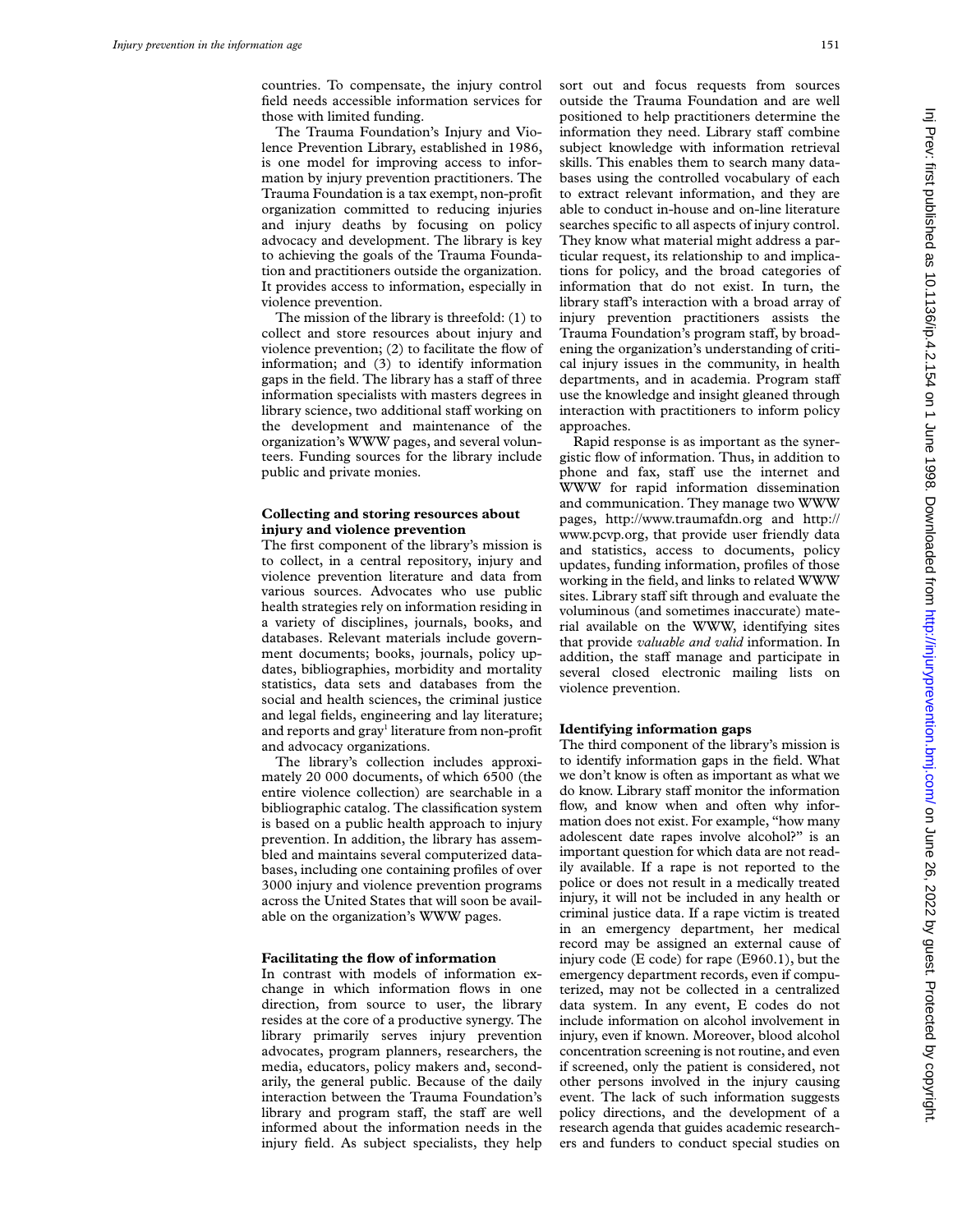key questions. Injury prevention information specialists are well positioned to identify and address such information gaps.

The fact that few people are aware that injury prevention information specialists exist, or how they can help, could in itself be considered an information gap to be corrected. Injury prevention is a relatively new field, and information specialists are among its newest resources. Because the injury problem is so pervasive, and information production ever increasing, the need for specialists who understand both injury prevention and information resources will also increase. Library staff work with the information science staff at the Centers for Disease Control and Prevention's National Center for Injury Prevention and Control and the Educational Development Center's Children's Safety Network to close the gap between injury control practitioners and information specialists.

Another important gap is the inequality in availability of and access to information about injury prevention and control, particularly in developing countries. Most of the world's population is information poor—without so much as access to telephone service, much less to the internet. The information explosion and the technological advances driving it are rapidly polarizing society into two groups: the information rich and the information poor. The technologically information rich have fast computers and modems, a mastery of computers, time to devote to using them, and the means to afford subscription and service fees for on-line services or major proprietary databases.

The gap between the information rich and information poor exacerbates existing socioeconomic differences, which, in turn, widen the gap—thus creating a vicious cycle. Technological skills and access to resources are crucial, given that "...the availability of information is changing relationships among individuals, organizations, and nations".<sup>2</sup>

Technology, however, is just one part of the inequality equation. The lack of information about the scope of injury in developing countries, the relative lack of access to global injury prevention information, and the absence of resources within specific communities for addressing injury issues are merely a few examples of contributing factors. The scope of this paper prohibits us from fully addressing these issues without trivializing them. However, because injury is a leading cause of death in developing countries, <sup>3</sup> a lack of access to injury prevention information is a serious problem. Much more must be done to assure that all injury control practitioners participate in information sharing. Information rich practitioners should recognize the importance of exchanging information about research and programs with their colleagues in developing countries as well as with the information poor within their own countries. Traditional (nonelectronic) delivery of information should continue and expand in areas where electronic information is least accessible.

Electronic communications in information rich countries—in the European Union and elsewhere—facilitate timely international information sharing and collaboration. Computerized on-line databases provide access to some of the literature published throughout the world, not merely to those journals for which one's library has a subscription. These tools allow practitioners to benefit from worldwide developments in injury control leadership. For example, bicycle helmet policies in Australia,<sup>4</sup> unique injury data resources in New Zealand, 6 or firearm policy in Great Britain <sup>7</sup> can be examined while sitting before a computer. In addition, the emerging custom of attaching an e-mail address to articles and letters permits a dialogue between author and reader, and electronic mailing lists speed information simultaneously to colleagues around the globe. The library has used e-mail to communicate with gun control researchers in Australia, and advocates in New Zealand interested in preventing pediatric burns and scalds.

#### **Information into action**

Our ultimate goal is to prevent injuries and their consequences. The Trauma Foundation's Injury and Violence Prevention Library supports this goal by facilitating the transformation of information into preventive action. What follows are examples of how injury control practitioners have used the library and how Trauma Foundation program and library staff have assisted in their work.

The library frequently receives requests for information about current violence prevention programs. Individuals and organizations are interested in knowing what violence prevention programs currently exist in their community, if any of them are hospital based, and whether their programs include, for example, mentoring, conflict resolution skills, or special attention to teens or youth gun violence. Library staff can search their database and retrieve lists of programs tailored to meet the requester's needs. This enables practitioners to identify existing programs whose experience can inform on-going program planning and evaluation, thus avoiding duplication of efforts and waste of precious resources.

The library's bibliographic catalog includes specific violence prevention curricula, which become useful tools for prevention practitioners. For example, while designing an elementary school curriculum on violence prevention in California, Richmond's Community-In-Peace Partnership asked library staff to conduct a literature search to find existing curricula. Library staff provided them with four such curricula, and the group was able to combine elements of each.

The library also makes research available to those who can best use it. Academic researchers are skilled in finding and abstracting useful information from the published research literature. Others, however, such as community based advocates, funders, policy makers, and journalists whose work is important to injury control may have less access to university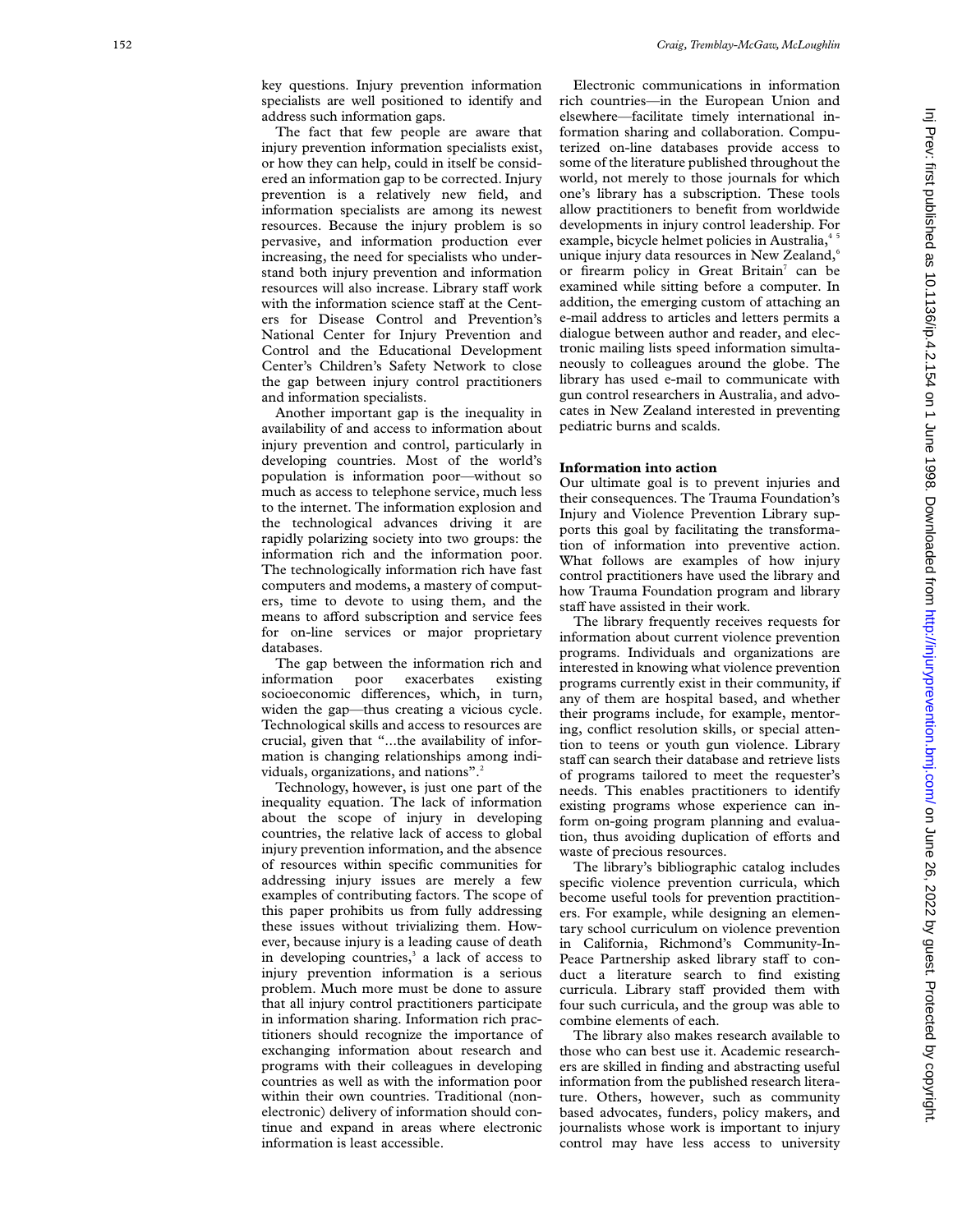libraries, less training in search strategies, and less time to explore resources.

Because "good public health programs start with good data",<sup>8</sup> library staff communicate with data managers at national and state health and criminal justice agencies to determine what data exist, and how they can be made "user friendly" for practitioners. The Trauma Foundation's WWW site links with related sites when appropriate, or reconfigures data to present on its own pages. When possible, the library also presents data in a more detailed fashion than is generally available from agency tables.

For example, Trauma Foundation program staff prepared a data rich *Profile of Injury in San Francisco* using death certificate, hospital discharge, emergency department, paramedic, and police data.<sup>8</sup> Library staff put the entire report on the Trauma Foundation's WWW page for easy access by city agencies such as the health department. The local SafeKids coalition requested a reconfiguration of the data specific to children, and this contributed to the organization's press conference about program initiatives. Trauma Foundation staff are also working with the California Department of Health Services to establish a searchable injury mortality and morbidity database.

Community based advocates in California have been addressing the state's firearm injury problem through local ordinances and state legislation. To document firearm injury and death as a local public health problem, library staff have provided state, county, and local statistics for firearm injury and death by specific age and ethnic groups. For example, Women Against Gun Violence consulted with library and program staff in the preparation of their report enumerating firearm deaths in Los Angeles by legislative districts. In addition, aides to members of the California Assembly have contacted the library several times for statistics on accidental shootings and safety standards.<sup>9</sup> These data were used during the Assembly's recent consideration of a bill that would have extended to domestically manufactured firearms the safety standards mandated for imports. The Utah Department of Health, and the Alaska Department of Health and Human Services, have also requested California data on motorcyclist injuries. In the latter two cases, documented reductions in costs, morbidity, and mortality since California's motorcycle helmet law was implemented were used to support state level legislative efforts regarding motorcycle helmets in Alaska and Utah.

The work of the Berkeley Media Studies Group (BMSG) also illustrates the role that library staff have in transforming research into action. Because interpretation of information is so important in media portrayals of public health issues, BMSG recently produced *Reporting on Violence,* a briefing book for journalists.<sup>10</sup> The book presents data that help journalists frame stories about violence in terms of the larger social context of a single event, rather than a more narrow focus that depends only on personal stories and criminal

justice statistics. Sample articles are used to illustrate methods of presenting appropriate data. The authors and library staff worked together to ensure the reliability of the information presented in the book, as well as the breadth of data sources.

The library responded to a request from the staff of Youth Radio for background information to be used in a feature piece on youth and guns. Youth Radio staff wanted to study key arguments for and against gun control and about the effects of gun control legislation. Library staff gave youth reporters articles from various perspectives. Included were analyses of the US Constitution's Second Amendment, reports addressing the need for regulation and control, articles detailing the effectiveness of various gun control measures, and pertinent statistics.

Trauma Foundation program staff recently facilitated a project to increase collaboration among professionals working in alcohol policy, violence prevention, and injury control. The library staff conducted on-line literature searches in Medline and other databases, and downloaded the abstracts of over 265 studies. A one day workshop brought researchers from the three fields together to discuss strategies to synthesize and disseminate what is known about this problem. As a result, the Robert Wood Johnson Foundation has funded a Trauma Foundation project to synthesize research findings from the literature in the various disciplines, and make it available in a printed resource manual and on the WWW.

#### **Conclusions**

Access to injury prevention information is important, but difficult for many. Specialized information services, such as the Injury and Violence Prevention Library, serve as a critical link between information sources and information users, and facilitate the use of emerging electronic communication technologies. Financial and other resources for injury prevention programs in general are scarce. In light of the importance of information specialists, private and public funders should be persuaded to allocate funds to efforts to expand and improve such services. Specialized information services must become an active partner in injury control.

The authors would like to thank Sandra Bonzo, Program Information Specialist, National Center for Injury Prevention and Control, Centers for Disease Control and Prevention, and Anara Guard, Librarian, Children's Safety Network, Education Development Center, for their insightful review and comments. This manuscript was supported in part by grant number R49/CCR903697-07 from the National Center for Injury Prevention and Control of the Centers for Disease Control and Prevention, and by a grant from The California Wellness Foundation.

<sup>1</sup> Interagency Gray Literature Working Group, "Gray Infor-mation Functional Plan" 18 January 1995. http:// www.dtic.dla.mil/summit/tb07\_2.html (12 August 1997). "Gray literature is foreign or domestic open source material that usually is available through specialized channels and may not enter normal channels or systems of publication, distribution, bibliographic control, or acquisition by book-sellers or subscription agents".

<sup>2</sup> Wresch W. *Disconnected: haves and have-nots in the infor-mation age.* New Brunswick: Rutgers University Press, 1996: 6.